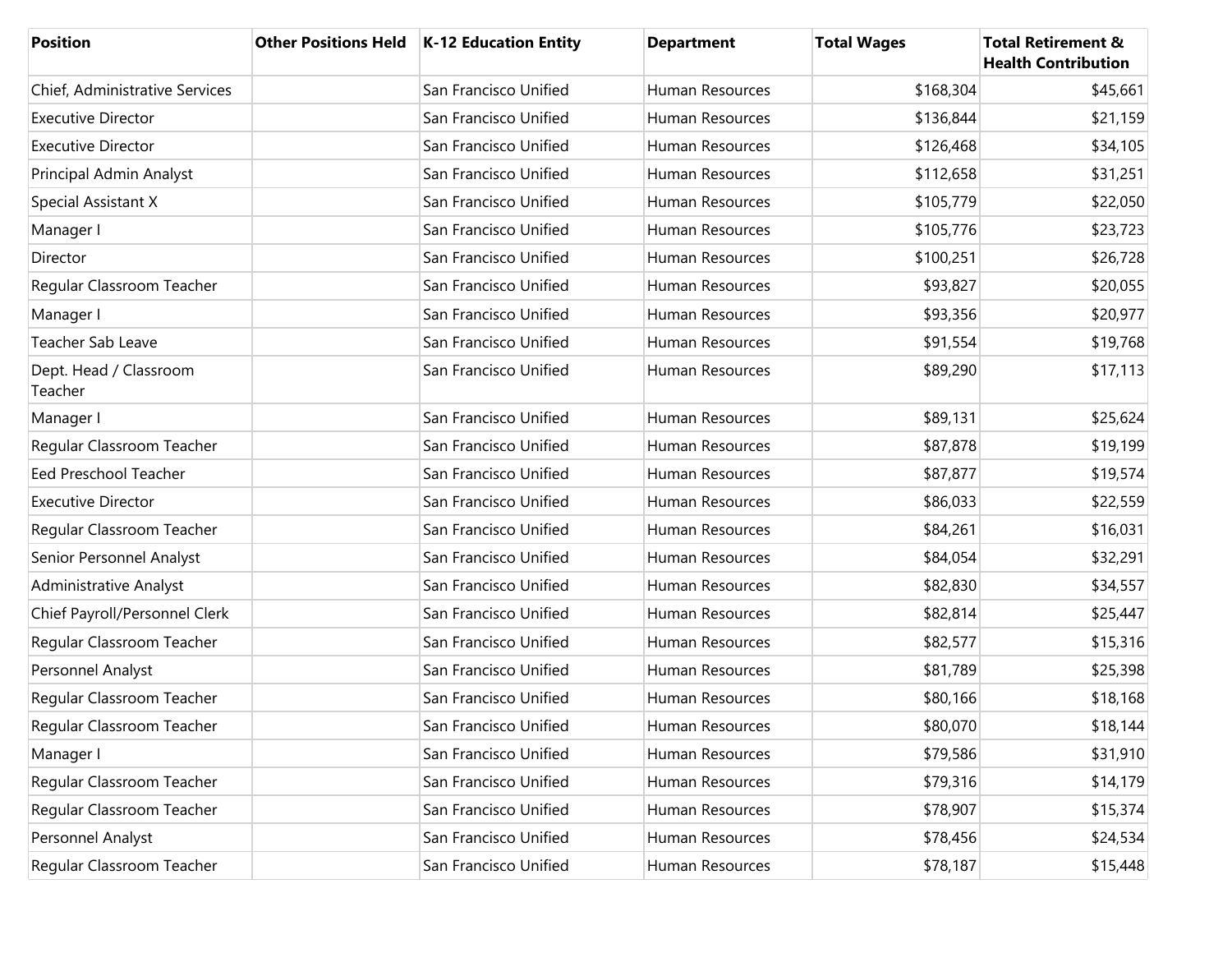| Regular Classroom Teacher | Summer School Sub<br>Teacher, Summer<br><b>Session Teacher</b> | San Francisco Unified | Human Resources        | \$78,118 | \$18,860 |
|---------------------------|----------------------------------------------------------------|-----------------------|------------------------|----------|----------|
| Regular Classroom Teacher | Summer School Sub<br>Teacher                                   | San Francisco Unified | <b>Human Resources</b> | \$77,944 | \$15,275 |
| Regular Classroom Teacher | Special Ed Extended<br>School Yr.                              | San Francisco Unified | Human Resources        | \$77,880 | \$15,241 |
| Regular Classroom Teacher |                                                                | San Francisco Unified | <b>Human Resources</b> | \$77,038 | \$15,326 |
| Regular Classroom Teacher |                                                                | San Francisco Unified | Human Resources        | \$76,393 | \$17,805 |
| Regular Classroom Teacher |                                                                | San Francisco Unified | Human Resources        | \$75,562 | \$17,871 |
| Eld Classroom Teacher     |                                                                | San Francisco Unified | Human Resources        | \$75,355 | \$15,624 |
| Regular Classroom Teacher |                                                                | San Francisco Unified | Human Resources        | \$74,878 | \$17,653 |
| Regular Classroom Teacher |                                                                | San Francisco Unified | Human Resources        | \$74,536 | \$14,938 |
| Manager I                 |                                                                | San Francisco Unified | Human Resources        | \$73,505 | \$22,419 |
| Regular Classroom Teacher |                                                                | San Francisco Unified | <b>Human Resources</b> | \$73,234 | \$14,824 |
| Regular Classroom Teacher |                                                                | San Francisco Unified | <b>Human Resources</b> | \$72,254 | \$14,819 |
| Personnel Analyst         |                                                                | San Francisco Unified | <b>Human Resources</b> | \$72,210 | \$17,684 |
| Regular Classroom Teacher |                                                                | San Francisco Unified | Human Resources        | \$71,054 | \$14,767 |
| Regular Classroom Teacher |                                                                | San Francisco Unified | Human Resources        | \$70,600 | \$14,560 |
| Senior Personnel Clerk    |                                                                | San Francisco Unified | Human Resources        | \$69,455 | \$22,092 |
| Senior Clerk Typist       |                                                                | San Francisco Unified | Human Resources        | \$69,194 | \$29,386 |
| Regular Classroom Teacher |                                                                | San Francisco Unified | Human Resources        | \$68,955 | \$14,576 |
| Benefits Analyst, Sfusd   |                                                                | San Francisco Unified | Human Resources        | \$67,946 | \$21,348 |
| Regular Classroom Teacher |                                                                | San Francisco Unified | Human Resources        | \$67,832 | \$14,334 |
| Personnel Analyst         |                                                                | San Francisco Unified | Human Resources        | \$67,414 | \$28,800 |
| Personnel Analyst         |                                                                | San Francisco Unified | Human Resources        | \$67,314 | \$22,104 |
| Personnel Analyst         |                                                                | San Francisco Unified | Human Resources        | \$66,477 | \$14,096 |
| Regular Classroom Teacher |                                                                | San Francisco Unified | Human Resources        | \$64,215 | \$13,931 |
| Regular Classroom Teacher |                                                                | San Francisco Unified | Human Resources        | \$64,054 | \$13,920 |
| <b>Principal Clerk</b>    |                                                                | San Francisco Unified | Human Resources        | \$63,380 | \$30,990 |
| Benefits Analyst, Sfusd   |                                                                | San Francisco Unified | Human Resources        | \$63,274 | \$13,015 |
| Senior Clerk Typist       |                                                                | San Francisco Unified | Human Resources        | \$61,073 | \$30,622 |
| Regular Classroom Teacher |                                                                | San Francisco Unified | Human Resources        | \$59,484 | \$13,533 |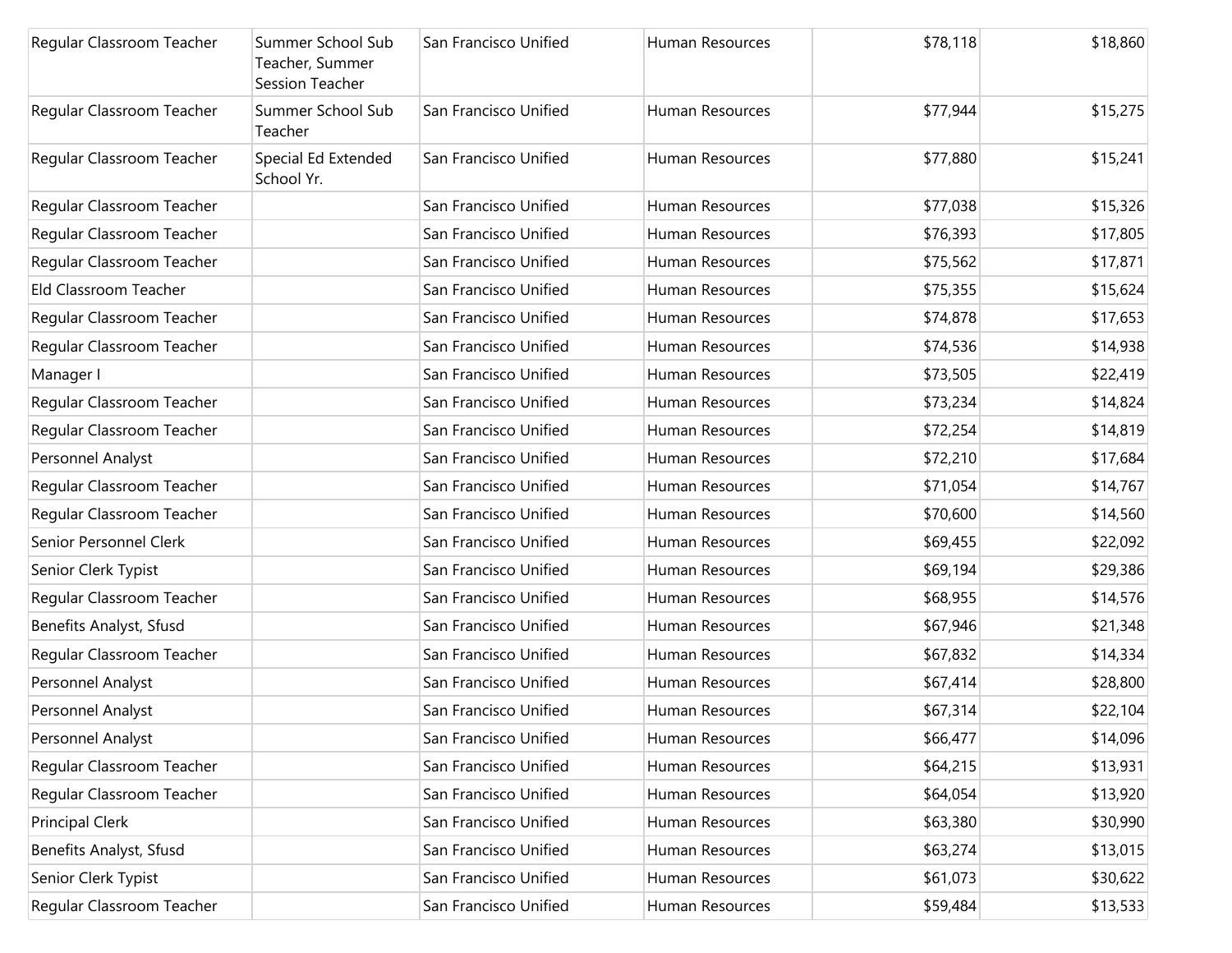| Senior Clerk Typist                        |                                                                                                                 | San Francisco Unified | Human Resources | \$58,119 | \$27,307 |
|--------------------------------------------|-----------------------------------------------------------------------------------------------------------------|-----------------------|-----------------|----------|----------|
| <b>Principal Elementary</b>                |                                                                                                                 | San Francisco Unified | Human Resources | \$57,691 | \$10,618 |
| Regular Classroom Teacher                  |                                                                                                                 | San Francisco Unified | Human Resources | \$57,331 | \$9,265  |
| Personnel Clerk                            |                                                                                                                 | San Francisco Unified | Human Resources | \$52,842 | \$29,946 |
| Eld Classroom Teacher                      |                                                                                                                 | San Francisco Unified | Human Resources | \$52,469 | \$5,065  |
| Personnel Analyst                          |                                                                                                                 | San Francisco Unified | Human Resources | \$51,965 | \$21,195 |
| Senior Clerk                               |                                                                                                                 | San Francisco Unified | Human Resources | \$51,473 | \$13,654 |
| Regular Classroom Teacher                  |                                                                                                                 | San Francisco Unified | Human Resources | \$50,437 | \$12,459 |
| Regular Classroom Teacher                  | Day To Day Sub<br><b>Teacher Retired</b>                                                                        | San Francisco Unified | Human Resources | \$49,324 | \$8,818  |
| Senior Personnel Clerk                     |                                                                                                                 | San Francisco Unified | Human Resources | \$49,096 | \$24,927 |
| Regular Classroom Teacher                  |                                                                                                                 | San Francisco Unified | Human Resources | \$48,092 | \$9,466  |
| Regular Classroom Teacher                  |                                                                                                                 | San Francisco Unified | Human Resources | \$44,457 | \$7,813  |
| Regular Classroom Teacher                  |                                                                                                                 | San Francisco Unified | Human Resources | \$44,390 | \$8,357  |
| Regular Classroom Teacher                  | Regular Classroom<br>Teacher                                                                                    | San Francisco Unified | Human Resources | \$43,851 | \$7,939  |
| Regular Classroom Teacher                  |                                                                                                                 | San Francisco Unified | Human Resources | \$43,149 | \$9,914  |
| Regular Classroom Teacher                  |                                                                                                                 | San Francisco Unified | Human Resources | \$41,248 | \$11,037 |
| Personnel Analyst                          |                                                                                                                 | San Francisco Unified | Human Resources | \$40,043 | \$12,849 |
| <b>Teacher Special Assign</b>              |                                                                                                                 | San Francisco Unified | Human Resources | \$35,840 | \$3,510  |
| Regular Classroom Teacher                  |                                                                                                                 | San Francisco Unified | Human Resources | \$33,801 | \$9,534  |
| Regular Classroom Teacher                  |                                                                                                                 | San Francisco Unified | Human Resources | \$32,449 | \$2,881  |
| Regular Classroom Teacher                  |                                                                                                                 | San Francisco Unified | Human Resources | \$32,222 | \$17,239 |
| Day-To-Day Student Teacher<br>Sub          | Special Ed Extended<br>School Yr.                                                                               | San Francisco Unified | Human Resources | \$32,064 | \$3,148  |
| Regular Classroom Teacher                  |                                                                                                                 | San Francisco Unified | Human Resources | \$31,517 | \$7,315  |
| Regular Classroom Teacher                  |                                                                                                                 | San Francisco Unified | Human Resources | \$30,825 | \$7,238  |
| <b>Education Credentials</b><br>Technician |                                                                                                                 | San Francisco Unified | Human Resources | \$29,558 | \$7,477  |
| Day-To-Day Student Teacher<br>Sub          | <b>Instructional Aide II</b><br>Spec Ed, Summer<br>School Sub Teacher,<br><b>Bilingual Classroom</b><br>Teacher | San Francisco Unified | Human Resources | \$29,187 | \$4,812  |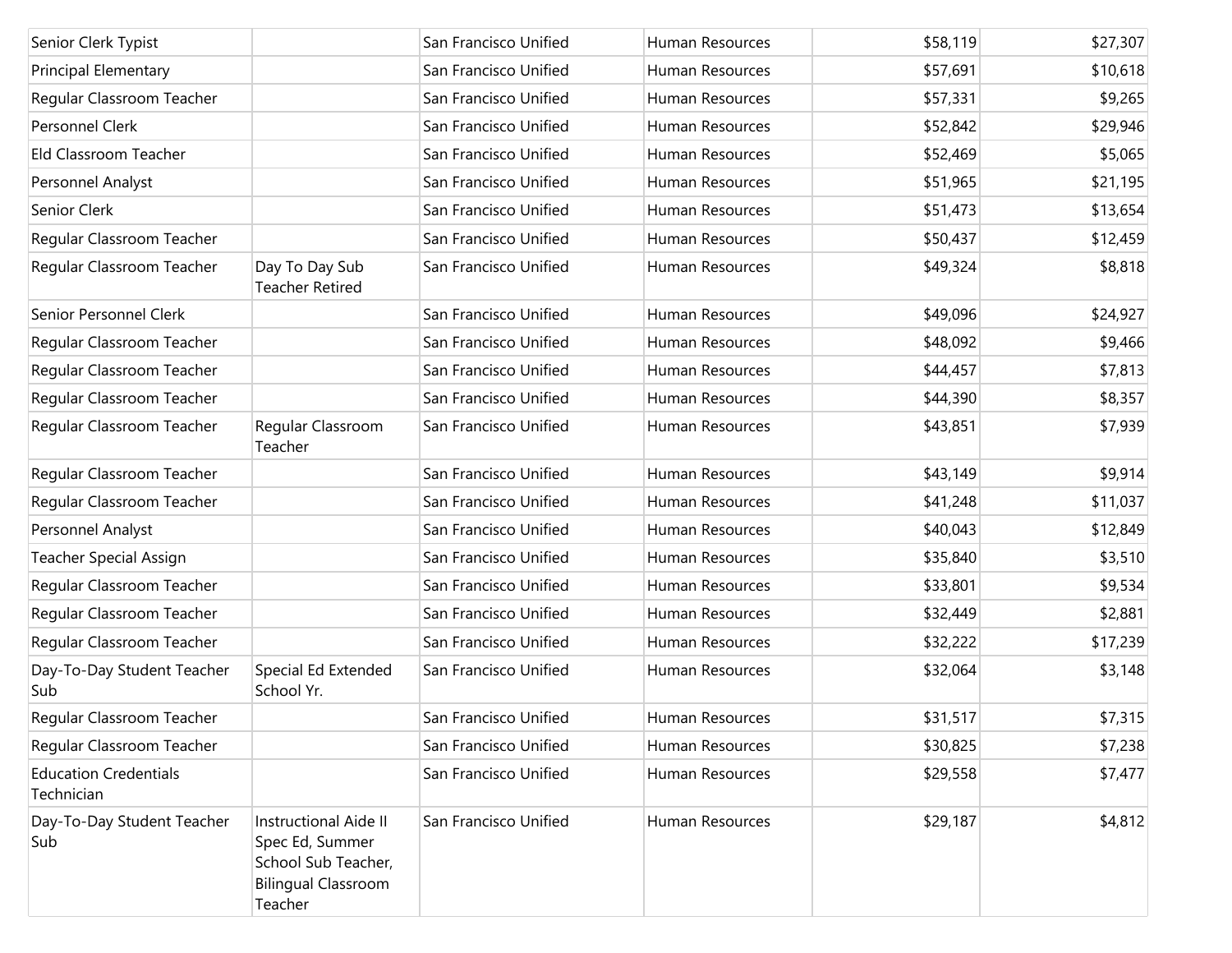| Regular Classroom Teacher                  | Mild/Moderate Rs/Sdc San Francisco Unified                                                               |                       | Human Resources | \$26,639 | \$6,881 |
|--------------------------------------------|----------------------------------------------------------------------------------------------------------|-----------------------|-----------------|----------|---------|
| Senior Personnel Analyst                   |                                                                                                          | San Francisco Unified | Human Resources | \$24,954 | \$7,868 |
| Regular Classroom Teacher                  |                                                                                                          | San Francisco Unified | Human Resources | \$22,777 | \$5,896 |
| Day-To-Day Student Teacher<br>Sub          |                                                                                                          | San Francisco Unified | Human Resources | \$22,476 | \$2,164 |
| Day-To-Day Student Teacher<br>Sub          |                                                                                                          | San Francisco Unified | Human Resources | \$21,699 | \$2,115 |
| <b>Education Credentials</b><br>Technician |                                                                                                          | San Francisco Unified | Human Resources | \$21,552 | \$6,967 |
| Day-To-Day Student Teacher<br>Sub          |                                                                                                          | San Francisco Unified | Human Resources | \$21,085 | \$2,005 |
| Regular Classroom Teacher                  |                                                                                                          | San Francisco Unified | Human Resources | \$19,749 | \$4,755 |
| Personnel Analyst                          |                                                                                                          | San Francisco Unified | Human Resources | \$19,141 | \$6,269 |
| Regular Classroom Teacher                  |                                                                                                          | San Francisco Unified | Human Resources | \$17,933 | \$2,288 |
| Senior Account Clerk                       |                                                                                                          | San Francisco Unified | Human Resources | \$17,231 | \$5,678 |
| Senior Account Clerk                       | Senior Personnel Clerk                                                                                   | San Francisco Unified | Human Resources | \$13,693 | \$0     |
| Sped Ia Sh - All Impair                    |                                                                                                          | San Francisco Unified | Human Resources | \$11,726 | \$4,613 |
| Sped Ia Sh - All Impair                    | Instructional Aide II,<br>Children Center Day-<br>To-Day Sub,<br><b>Instructional Aide II</b><br>Spec Ed | San Francisco Unified | Human Resources | \$11,084 | \$3,823 |
| Senior Clerk Typist                        |                                                                                                          | San Francisco Unified | Human Resources | \$10,640 | \$0     |
| Senior Clerk Typist                        |                                                                                                          | San Francisco Unified | Human Resources | \$10,475 | \$0     |
| Senior Clerk Typist                        | Clerk Typist, Senior<br>Clerk Typist                                                                     | San Francisco Unified | Human Resources | \$10,058 | \$3,383 |
| Day-To-Day Student Teacher<br>Sub          |                                                                                                          | San Francisco Unified | Human Resources | \$9,907  | \$0     |
| Senior Clerk Typist                        |                                                                                                          | San Francisco Unified | Human Resources | \$8,672  | \$0     |
| Regular Classroom Teacher                  |                                                                                                          | San Francisco Unified | Human Resources | \$8,546  | \$2,827 |
| Senior Clerk Typist                        |                                                                                                          | San Francisco Unified | Human Resources | \$8,077  | \$1,538 |
| Senior Administrative Analyst              |                                                                                                          | San Francisco Unified | Human Resources | \$7,694  | \$1,619 |
| Senior Clerk Typist                        |                                                                                                          | San Francisco Unified | Human Resources | \$4,748  | \$0     |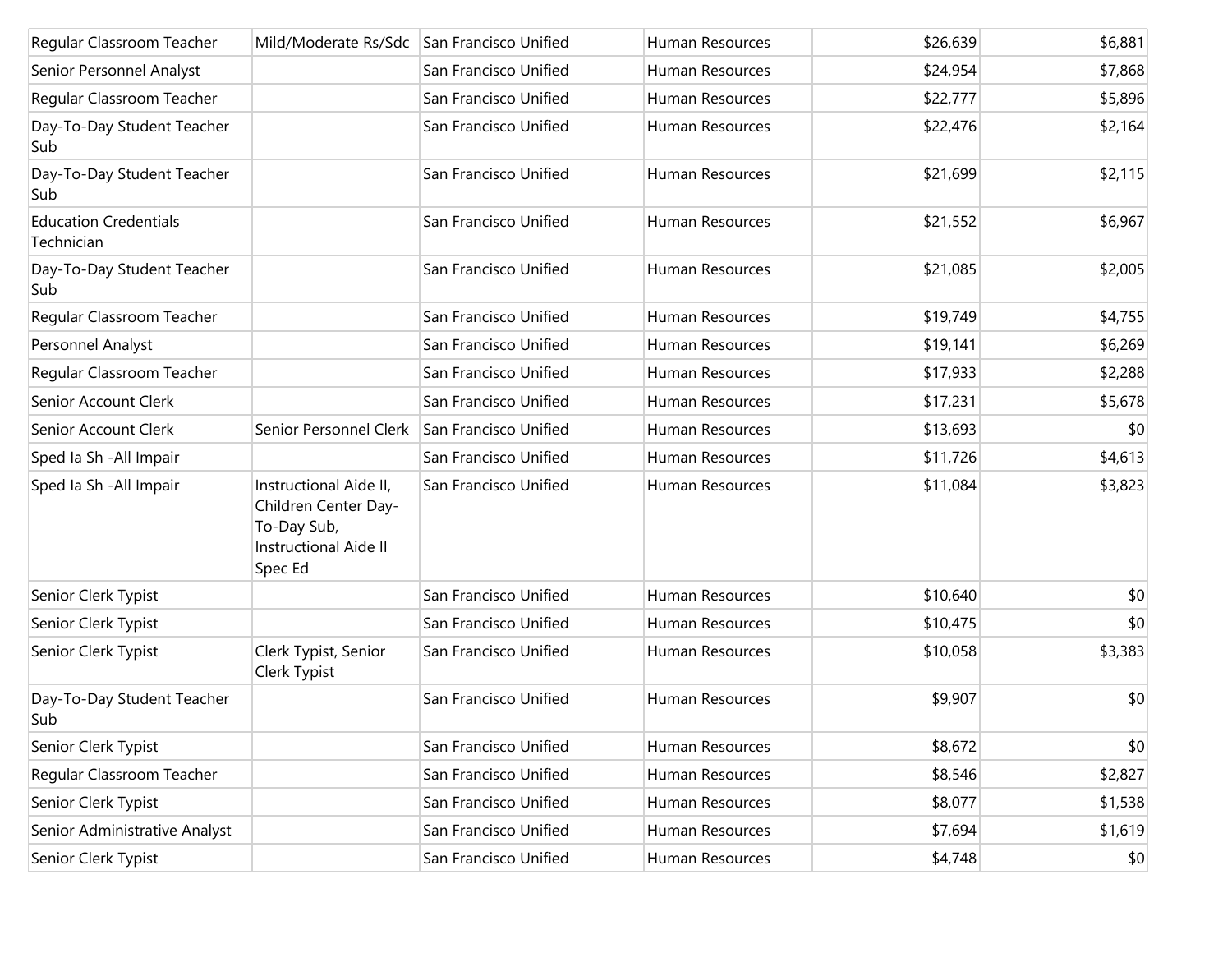| Day-To-Day Student Teacher<br>Sub | Instructional Aide II,<br>Special Ed Extended<br>School Yr. | San Francisco Unified | Human Resources        | \$4,390 | \$301   |
|-----------------------------------|-------------------------------------------------------------|-----------------------|------------------------|---------|---------|
| Day-To-Day Student Teacher<br>Sub |                                                             | San Francisco Unified | Human Resources        | \$4,103 | \$0     |
| Day-To-Day Student Teacher<br>Sub | Inst/Aide Second Basic: San Francisco Unified<br>Spanish    |                       | Human Resources        | \$3,042 | \$1,947 |
| Day-To-Day Student Teacher<br>Sub |                                                             | San Francisco Unified | Human Resources        | \$2,560 | \$0     |
| Day-To-Day Student Teacher<br>Sub |                                                             | San Francisco Unified | Human Resources        | \$2,503 | \$222   |
| Day-To-Day Student Teacher<br>Sub |                                                             | San Francisco Unified | Human Resources        | \$1,875 | \$0     |
| Day-To-Day Student Teacher<br>Sub |                                                             | San Francisco Unified | Human Resources        | \$1,714 | \$0     |
| Day-To-Day Student Teacher<br>Sub |                                                             | San Francisco Unified | Human Resources        | \$1,563 | \$0     |
| Day-To-Day Student Teacher<br>Sub |                                                             | San Francisco Unified | <b>Human Resources</b> | \$1,208 | \$0     |
| Regular Classroom Teacher         |                                                             | San Francisco Unified | Human Resources        | \$1,000 | \$0     |
| Regular Classroom Teacher         |                                                             | San Francisco Unified | Human Resources        | \$1,000 | \$0     |
| Regular Classroom Teacher         |                                                             | San Francisco Unified | Human Resources        | \$891   | \$0     |
| Day-To-Day Student Teacher<br>Sub |                                                             | San Francisco Unified | Human Resources        | \$649   | \$70    |
| Senior Personnel Analyst          |                                                             | San Francisco Unified | Human Resources        | \$484   | \$113   |
| Day-To-Day Student Teacher<br>Sub |                                                             | San Francisco Unified | Human Resources        | \$429   | \$38    |
| Senior Personnel Analyst          |                                                             | San Francisco Unified | Human Resources        | \$365   | \$0     |
| Personnel Analyst                 |                                                             | San Francisco Unified | Human Resources        | \$338   | \$0     |
| Day-To-Day Student Teacher<br>Sub |                                                             | San Francisco Unified | Human Resources        | \$288   | \$0     |
| Senior Clerk Typist               |                                                             | San Francisco Unified | Human Resources        | \$275   | \$770   |
| Day-To-Day Student Teacher<br>Sub |                                                             | San Francisco Unified | Human Resources        | \$144   | \$0     |
| Day-To-Day Student Teacher<br>Sub |                                                             | San Francisco Unified | Human Resources        | \$63    | \$6     |